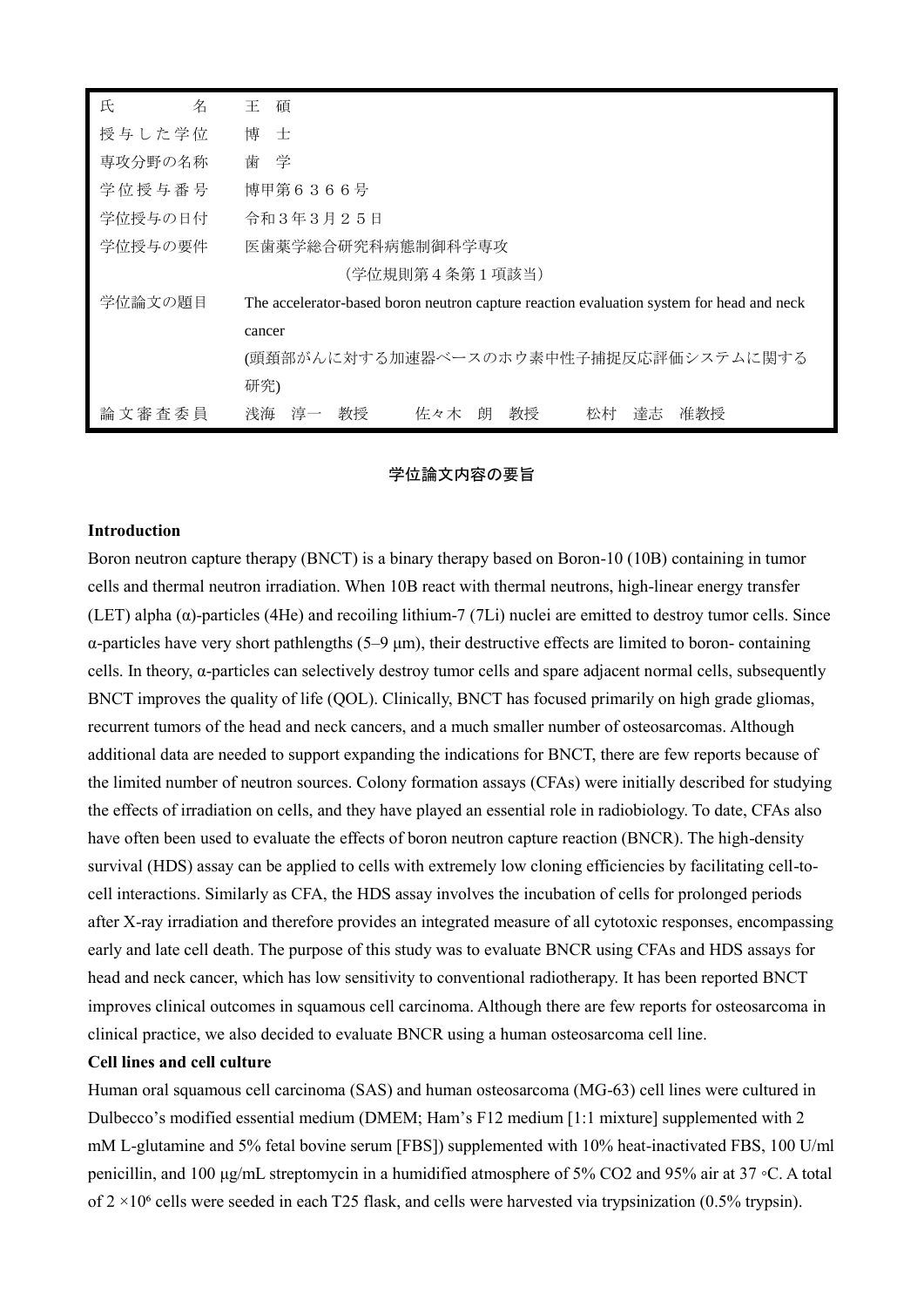Exponentially growing cells were seeded at  $5 \times 105/25$ -cm2 flask and incubated for 48 h. Subsequently, cells were treated with 10B for 24 h, and the medium containing boron was discarded. Cells were harvested using 0.5% trypsin in phosphate-buffered saline (PBS) containing 0.53 mM ethylenediaminetetraacetic acid (EDTA, 4 min incubation at 37 ◦C) and suspended in 5 mL of PBS. Using a 5-mL pipette, the cells were pipetted up and down several times, forcing them through the tip of the pipette to break up the clumps. After centrifugation for 5 min at 300×g, cells were counted using a cell counter.

### **Method**

Experimental Groups: Setting up for control, <sup>10</sup>B low (0.2 mg/ml), <sup>10</sup>B high group (0.4 mg/ml), which the human oral squamous cell carcinoma (SAS) & Human osteosarcoma cell (MG-63). We used Boronophenylalanine (BPA) as  $^{10}B$ .

<sup>10</sup>B uptake: Control, <sup>10</sup>B groups with drug for 24 hours, cleaned by PBS and heating after treated with HNO<sub>3</sub>, after analyzed by Inductively Coupled Plasma-Mass Spectrometer (ICP-MS), we got the data of boron absorption in SAS and MG-63.

X-ray irradiation: All groups treated with 24 hours, different groups were set under X-ray irradiation for 0, 1, 2, 4 and 6 Gy.

Neutron irradiation: All groups treated with 24 hours, different groups were set under Neutron irradiation for 0, 1, 2, 4 and  $6 \times 10^{11}$  n/cm<sup>2</sup>.

Colony formation assay: After radiation, the cells were cultured for 300 cells each 6 well dish for different radiation conditions and groups. After 14 days of culture, the colony were stained and counted.

High Density Survival (HDS) assay: After radiation, the cells were cultured for different radiation conditions and groups. After 14 days of culture, the total number of surviving cells were counted.

## **Results**

<sup>10</sup>B uptake: Compared with the control group levels, boron was noticeably accumulated in SAS and MG-63 cells

SAS & MG cell survival after X-ray irradiation: Compared with control, the survival rate of the cell lines was similar in the B high group. Compared CFA to HDS assay, the survival rate trend of the cell lines was the same.

SAS & MG-63 cell survival after Neutron irradiation: Compared with control, the survival rate of the cell lines has significant difference in the B high group in neutron irradiation. Compared CFA to HDS assay, the survival rate trend of the cell lines was the same

### **Discussion**

To apply BNCT, it is important to ensure that boron accumulates in the tumor region but not in healthy normal tissues surrounding the tumors. The CFA is the gold standard for evaluating early and late responses after BNCR in vitro; however, it is difficult for human normal cells to form colonies. Opposed to CFAs, which are generally used to evaluate radiation therapy, the HDS assay was verified for BNCR in human cell lines using an accelerator-based neutron source. The CFA and HDS assay produced extremely similar data, and the HDS assay is thus useful for evaluating the effects of BNCR. The CFA is limited to cells with the ability to form colonies. However, the HDS assay can be applied to non-adherent cells before and after irradiation. In addition, the HDS assay is easy to perform via simple cell counting without special devices or materials, similarly as CFA. The evaluation of SAS cells indicated the BNCR is moreeffective than a neutron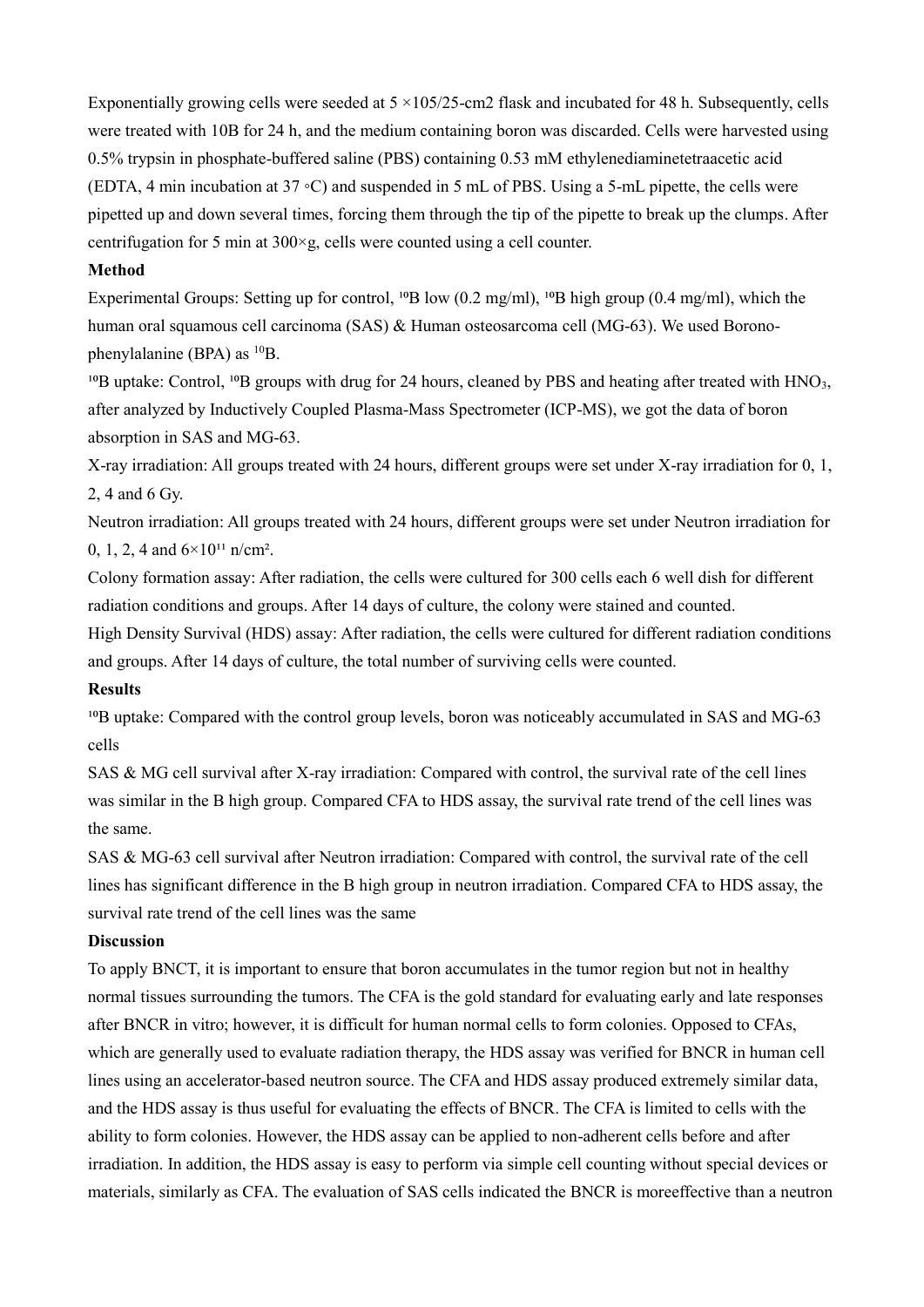source alone or X-ray irradiation, as reported previously. Boron uptake by human osteosarcoma cells was examined in this study as previously performed for rat osteosarcoma cell lines. The evaluation of MG-63 cells indicated that BNCR is also effective compared with the effects of X-ray irradiation. BNCT for HNSCC is one of the best treatments for elderly patients.

# **Conclusion**

The utility of BNCR using an accelerator-based neutron source was verified in human tumor cell lines. Our results imply that the HDS assay has similar utility as the CFA for evaluating BNCR. In the future, our BNCR evaluation system will require further validation in normal human cells.